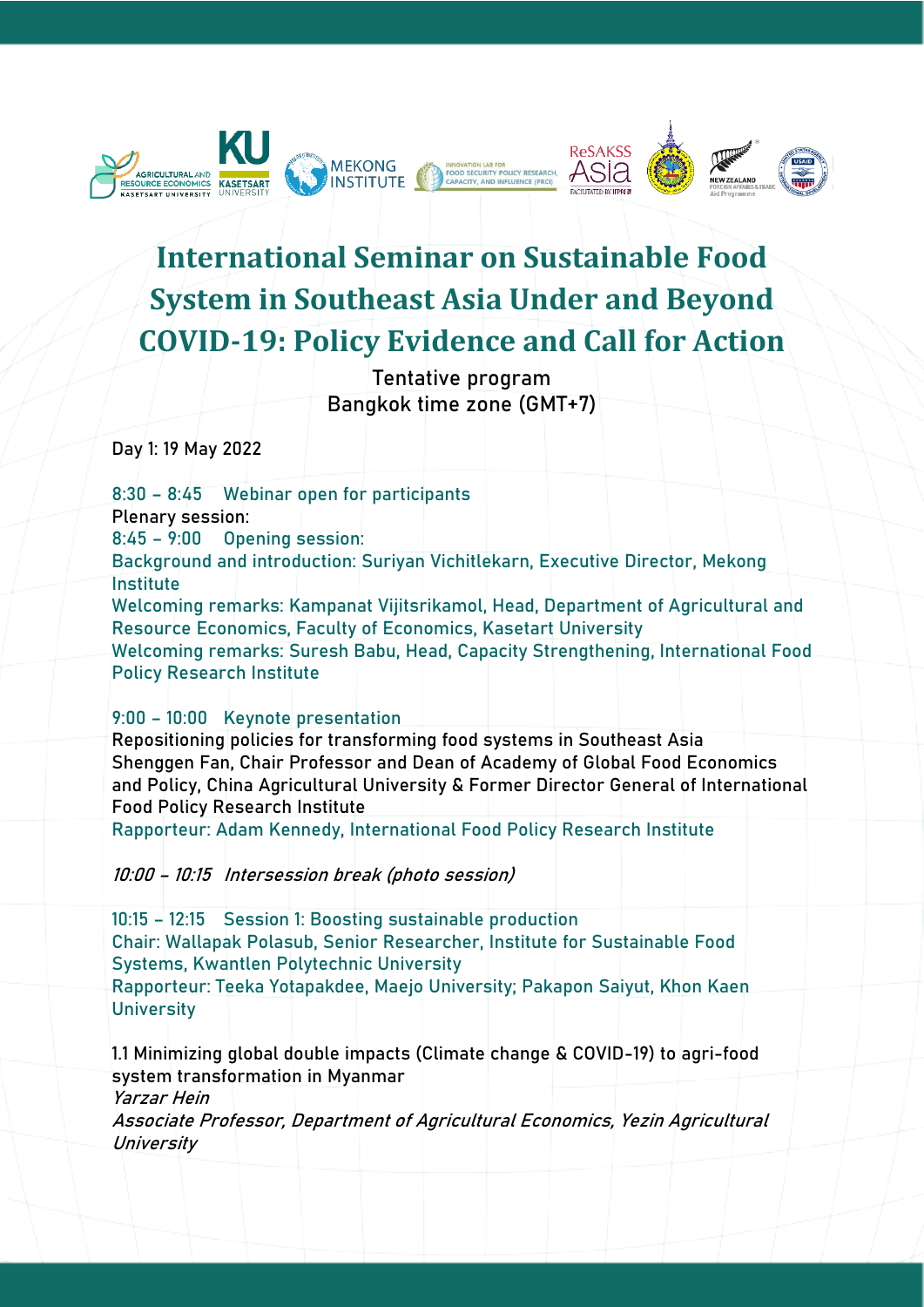1.2 Natural Capital Impacts on Food System

Santi Sanglestsawai\* and Nopasom Sinphurmsukskul

Assistant Professor, Department of Agricultural and Resource Economics, Kasetsart University

1.3 Pesticide use practices in Cambodia's vegetable farming Sim Sokcheng

Director, Center for Policy Research in Agriculture and Rural Development, Cambodia Development Resources Institute (CDRI)

1.4 World fruit tree technology and innovation: implications towards sustainable farming

Nithicha Thamthanakoon\* et al.

Department of Agricultural and Resource Economics, Kasetsart University

12:15 – 13:00 Lunch Break

13:00 – 16:00 Session 2: Building resilience to vulnerabilities, shocks and stress Chair: Suresh Babu, Head, Capacity Strengthening, International Food Policy Research Institute

Rapporteur: Uchook Duangbootsee, Kasetsart University; Jirawan Kitchaicharoen, Chiangmai University; Palakorn Sutsue, Prince Songkla University

2.1 Economic impacts of COVID-19 lockdown measures to livestock production in Thailand

Aerwadee Premashthira\* et al.

Assistant Professor, Department of Agricultural and Resource Economics, Kasetsart University

2.2 Food sufficiency at a time of pandemic: The case of small-state survival of **Singapore** 

Yoshihisa Godo\* and Tai Wei Lim

Professor, Department of Economics, Meiji Gakuin University

2.3 Impact of COVID-19 Situation on Thai agricultural households and the role of agricultural digitalization

Witsanu Attavanich

Associate Professor, Department of Economics, Kasetsart University

2.4 Adoption of smart farming in central Thailand: Case study in rice, pineapple, and cassava

Thanaporn Athipanyakul\* et al.

Assistant Professor, Department of Agricultural and Resource Economics, Kasetsart University

2.5 Seeds as a starting point of Food System: Putting Crisis (COVID19) in Perspective Kanokwan Chodchoey

Executive Director, The Asia and Pacific Seed Association (APSA)

2.6 Policy recommendations for climate resilient ASEAN agriculture. What do we learn from a review study?

Associate professor, Gordana Manevska-Tasevska\* et al.

Department of Economics, Agrifood Economic Center, Swedish University of Agricultural Sciences (SLU)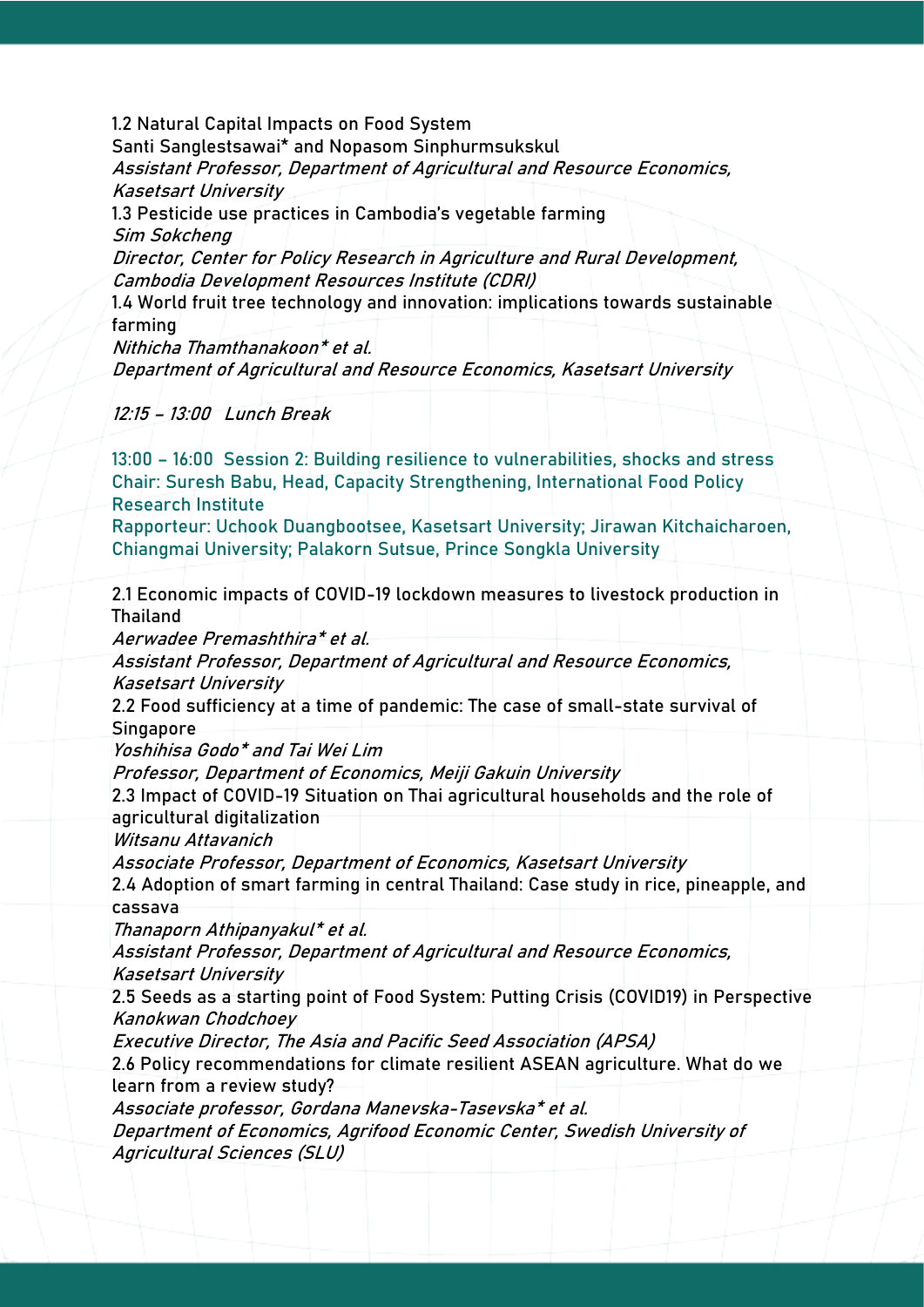## Day 2: 20 May 2022

9:00 – 11:30 Session 3: Food System Profile and Policy Chair: Suriyan Vichitlekarn, Executive Director, Mekong Institute Rapporteur: Piyawong Punjatewakupt, Thammasat University; Pornsiri Suebpongsang, Chiangmai University

3.1 Specialization, scale, and spillovers in Southeast Asia's transforming food systems

Benjamin Belton

Associate Professor, Department of Agricultural, Food, and Resource Economics, Michigan State University & interim Global Lead for Social and Economic Inclusion, WorldFish

3.2 Differences in impact on sustainability-based supply chain certification on nucleus and plasma tea plantations (Case Study in Tea Plantations in Central Java - Indonesia)

Adi Djoko Guritno\* et al.

Associate Professor, Department of Agroindustrial Technology, Universitas Gadjah Mada

3.3 Food Systems Profile - Along a rural-urban transect in North Vietnam Tuyen Huynh\* et al.

Senior Research Associate, The Alliance of Bioversity International & International Center for Tropical Agriculture (CIAT)

3.4 Vietnam's Food System: The characteristics, challenges and opportunities Dao The Anh

Vice-President, Vietnam Academy of Agricultural Sciences

3.5 Thailand Food Systems: A systematic approach toward integrated policy process Santi Charoenpornpattana

Director, Science Technology and Innovation Policy Institute, King Mongkut's University of Technology Thonburi

11:30 – 13:00 Lunch Break

13:00 – 14:30 Session 4: Promoting safe, nutritious and sustainable consumption Chair: Emorn Udomkesmalee, Senior Advisor, Institute of Nutrition, Mahidol University & former Board Chair of International Food Policy Research Institute Rapporteur: Thasanee Satimanon, National Institute of Development Administration; Chayada Bhadrakom, Kasetsart University

4.1 Consumers' food choice during the COVID-19 pandemic: Evidence from a key urban consumption zone in the Philippines

Marie Claire Custodio

Associate Researcher, Market and Food Systems Research, International Rice Research Institute & Ghent University

4.2 Market transformation of agriculture products in Indonesia: COVID-19 pandemic and agri-food digital market

Sahara Djaenudin\* et al.